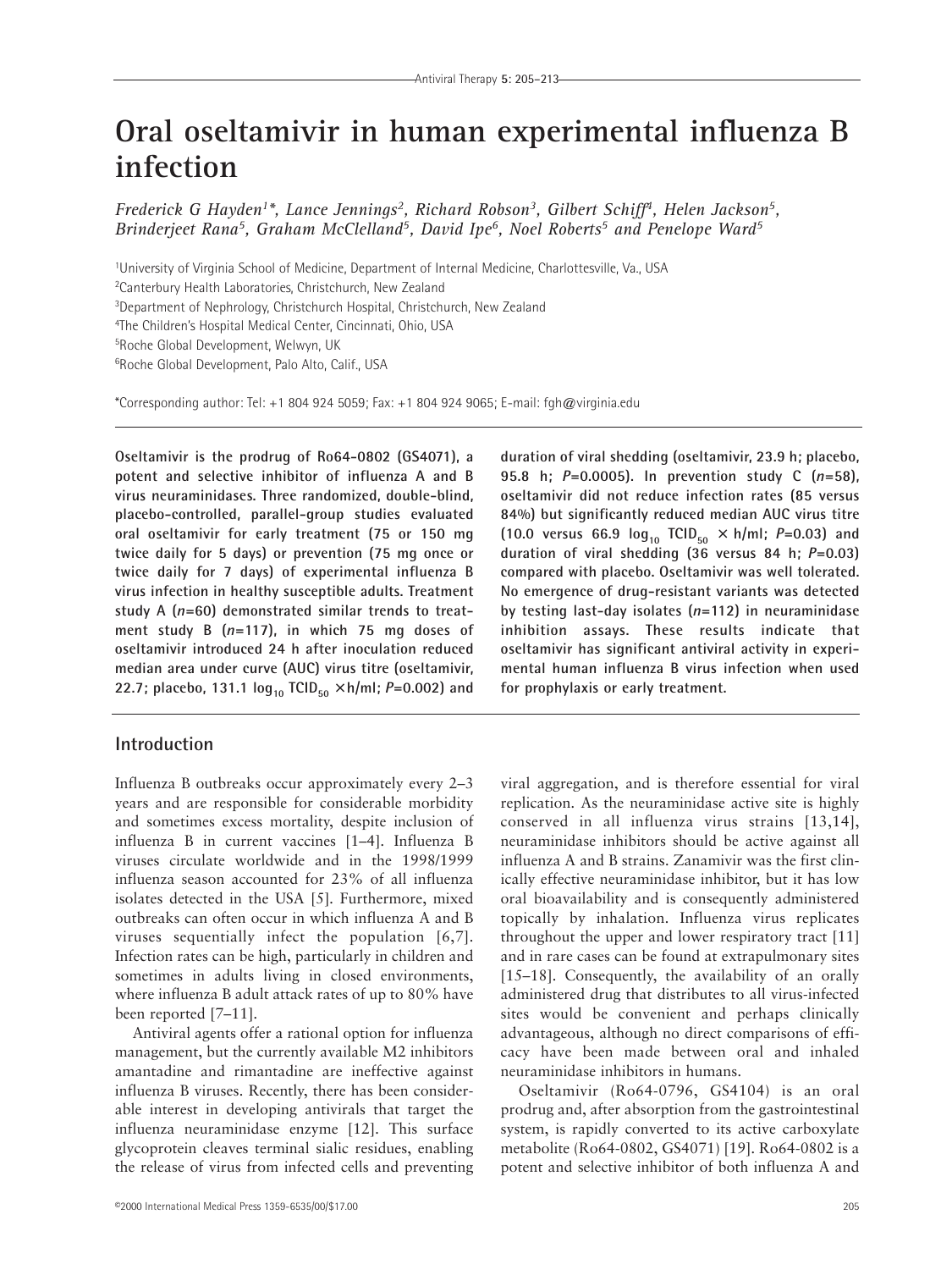B viruses *in vitro* and in experimentally infected animals [20–22]. Oseltamivir has previously been shown to be effective in the treatment and prevention of experimental and natural influenza A virus infection in humans [23–26]. The pivotal efficacy trials of oseltamivir in subjects with naturally acquired influenza infection took place during the Northern Hemisphere winter of 1997–1998, when only 2.6% of 887 influenza-infected subjects had laboratory evidence of infection with influenza B virus [23,26]. Consequently, we have conducted three studies to investigate the efficacy and tolerability of oseltamivir for treatment and prevention of experimental human influenza B infection.

# **Materials and Methods**

## Study design

Three randomized, double-blind, placebo-controlled, parallel-group studies were conducted to evaluate the efficacy and tolerability of oseltamivir treatment (studies A and B) and prophylaxis (study C) in volunteers with experimental influenza B virus infection. Studies A and C were single-centre studies, while study B was a multi-centre study conducted in the USA (two centres), New Zealand (one centre) and the UK (one centre). The studies were conducted in accordance with the Declaration of Helsinki and Good Clinical Practice guidelines. All three studies had local ethics committee approval, and the volunteers provided written informed consent. The overall trial designs are outlined in Figure 1.

## Subjects

Healthy adult volunteers aged 18–65 years and of normal body weight were recruited. Eligible subjects were required to be susceptible to viral challenge, as defined by influenza B/Yamagata/16/88 haemagglutination inhibition (HAI) antibody titres of <1:10 for study A, and  $\leq 1:8$  for studies B and C. Subjects with chronic disease, those taking corticosteroids or immunosuppressive drugs or those who were pregnant, were excluded.

## Infection and drug administration

Subjects were inoculated by dropper into each nostril with approximately  $0.25$  ml containing  $10<sup>7</sup>$  tissue culture infectious doses (TCID<sub>50</sub>) per ml of a safetytested pool of influenza B/Yamagata/16/88 (National Institutes of Health, Bethesda, Md., USA) virus, either 24 h before (studies A and B) or 24 h after (study C) study drug initiation. Treatment regimens for the three studies are shown in Figure 1. Study drug was administered in a fasted state in studies A and B and after food in study C.

Acetaminophen (paracetamol) was supplied for relief of fever and discomfort and its use was documented. Drugs known to interfere with drug metabolism, gut motility or renal excretion were not permitted; other medications required for the relief of disease symptoms or other medical conditions arising were permitted at the discretion of the investigator.

# Clinical and virological monitoring

Prior to inoculation, nasal washings were performed for influenza virus cultures as previously described [24] and 12-h nasal mucus weights were measured. Nasal washings were repeated before drug administration, every 12 h on days 1–3 (and from day 2 until the morning of day 6 in study C), and every 24 h thereafter until day 8 for recovery of virus and determination of viral titres. Nasal washes were performed by instillation of 5 ml sterile balanced salt solution into each nostril in turn with the patient's head tilted backwards. Patients were asked to remain in this position for 10–15 s while making hard 'K' sounds without swallowing. Saline, mucus and cell debris were gently expelled through the nose into a clean container when the head was tilted forwards. The total volume of nasal wash recovered per patient was typically 6–8 ml. Containers of nasal washings were mixed by pipetting with viral transport medium (4:1 v/v), placed on wet ice and processed (aliquoted, 1 ml), and cryopreserved (–70ºC) within 15 h of sample collection from the patient. A portion of one aliquot was inoculated immediately onto confluent monolayers of Madin Darby canine kidney (MDCK) cells to detect infection with the challenge virus (without prior cryopreservation). The remaining cryopreserved aliquots were used for viral titration (if aliquot 1 was positive for influenza virus) and expansion of the primary isolate to test viral neuraminidase inhibition *in vitro*.

Subjects recorded oral temperature and completed symptom assessment scores 12-hourly at baseline through day 8. Absence/presence and severity of 14 symptoms (nasal stuffiness, earache/pressure, runny nose, sore throat, cough, sneezing, breathing difficulty, muscle ache, fatigue, headache, feverish feelings, hoarseness, chest discomfort and overall discomfort) were recorded on a four-point scale (absent–severe). Assay of strain-specific influenza B HAI antibody titre was performed on paired sera collected before inoculation and follow-up between days 21–28. The susceptibility of viral isolates from studies B and C were assessed by the sensitivity of the viral neuraminidase to inhibition by oseltamivir carboxylate. The assay used was based on that of Potier *et al.* [27], but used a much higher substrate concentration to enhance assay sensitivity. This gives rise to artificially high IC<sub>50</sub> values, for example, for B/Yamagata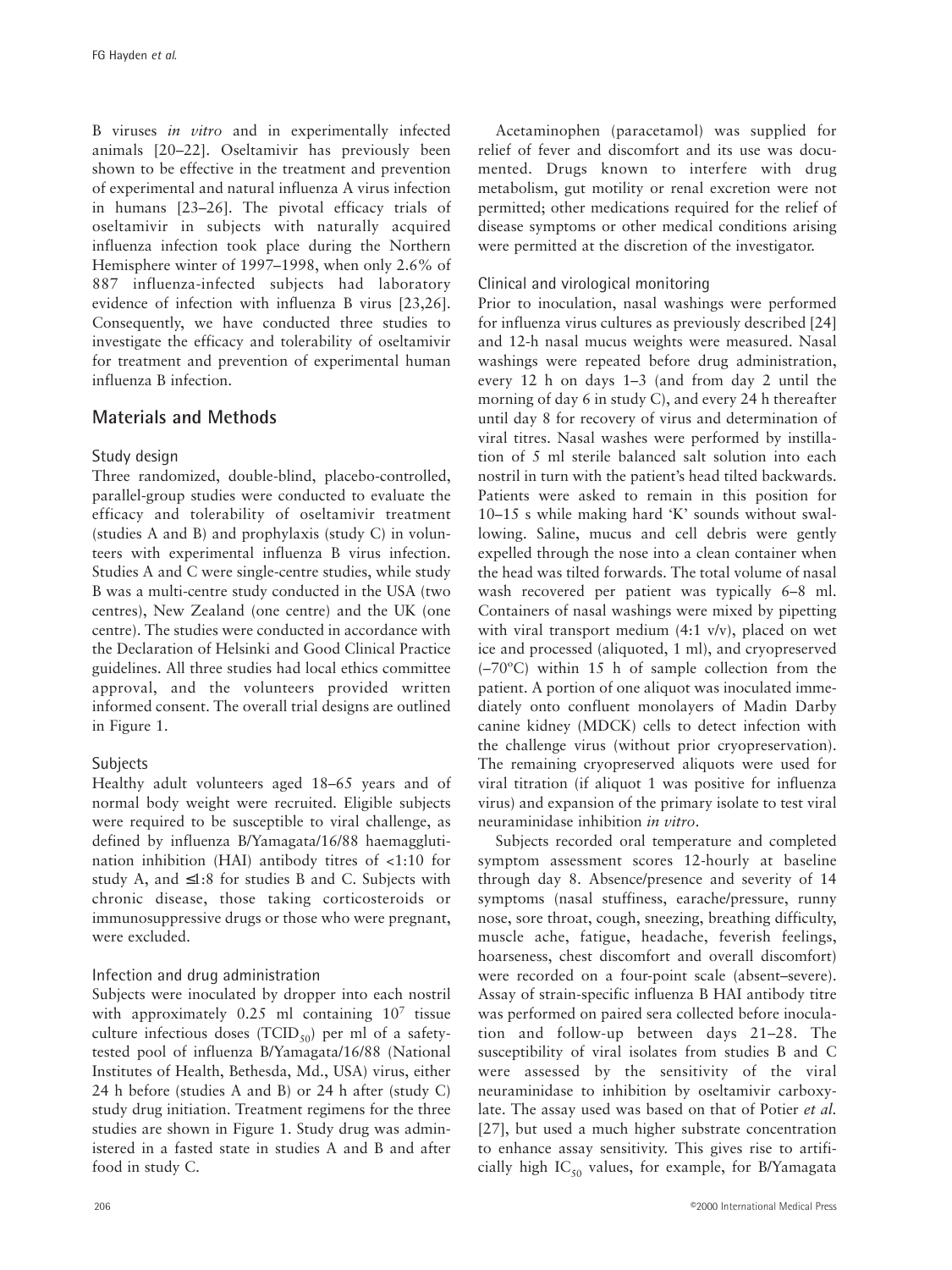

Figure 1. Overall trial design for (a) treatment studies A and B and (b) prophylaxis study C

bid, twice daily.

neuraminidase,  $IC_{50}$  in this assay is 65.2 nM compared with a  $K_i$  of 1.9 nM.

#### Efficacy endpoints

Influenza infection was defined by virus recovery from samples taken ≥24 h after inoculation or a ≥4-fold increase in serum strain-specific HAI antibody titre compared with baseline. The primary efficacy endpoint for treatment studies A and B was the change in the viral burden, calculated as the area under the virus titre versus time curve (AUC). The primary efficacy parameter for prevention study C was the proportion of patients with influenza infection.

Other end-points included peak virus titre, the duration of viral shedding [defined as the time from treatment initiation (studies A and B) or inoculation (study C), to the first negative nasal wash with no subsequent positive washes], and the effect on influenza symptoms. Composite symptom scores were calculated by totalling the scores of a subset of the 14 assessed symptoms. This subset, comparable to that collected in treatment studies in natural influenza [23,26], comprised the individual scores for the symptoms of feverishness, headache, myalgia, sore throat, cough and feeling bad, in addition to nasal symptoms (defined as the maximum score for nasal stuffiness or runny nose, whichever was the greater). The time to alleviation of composite symptoms was defined as the time from the initiation of treatment to the first time that each was absent or had a maximum severity of 1, with no subsequent severity grades >1. In addition, the AUC for symptom scores over time was calculated from the time of initiating drug administration.

Adverse events were recorded throughout the study. Vital sign measurements were performed 12-hourly throughout the study and at follow-up. Standard clinical laboratory tests (haematology, biochemistry and urinalysis) were performed before viral inoculation and during treatment.

#### Data analysis

The efficacy analyses included randomized, infected (studies A and B only), sero-susceptible subjects with no major protocol violations who had received at least one dose of study treatment. In studies A and C, data from the oseltamivir dose groups were pooled for comparison with placebo. The virus titre AUCs, peak virus titres and composite symptom score AUCs were compared between groups using a Wilcoxon rank sum test. Lehmann estimates were used to calculate the 95% confidence interval (CI) for the difference between the medians for the AUC viral titre. Duration of viral shedding and composite symptoms were compared between groups using a Mantel–Haenszel test with generalized Gehan–Wilcoxon weighting. A sub-analysis was performed on the duration of viral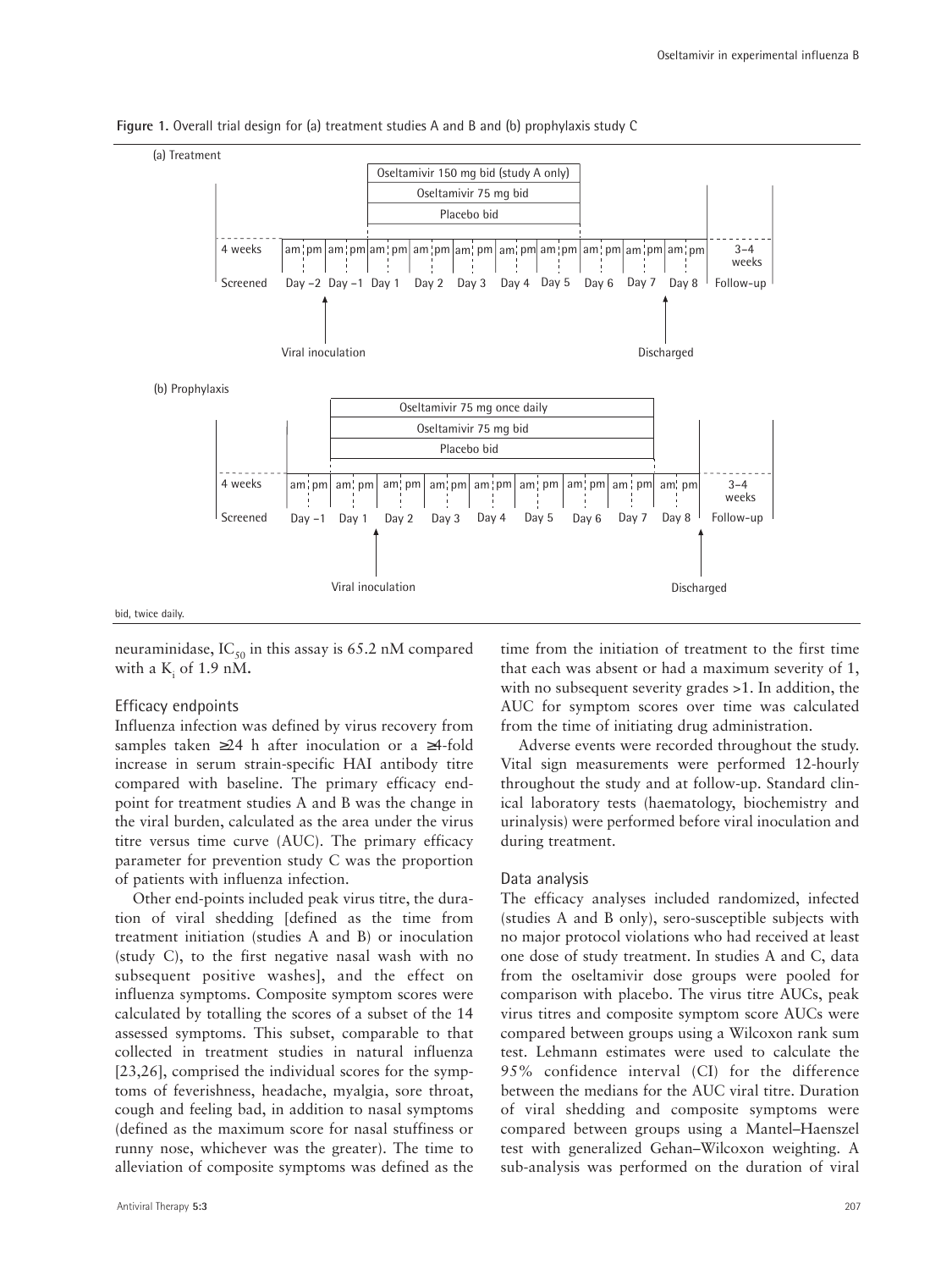shedding in the subset of patients in study A who exhibited viral shedding at baseline. In study B, the viral titre AUCs and composite symptom AUCs were compared between the oseltamivir and placebo groups using an extended Wilcoxon rank sum test stratified by centre. Lehmann estimates were used to calculate 95% CI for the difference between the unstratified medians for the AUC viral titres. All statistical tests in study B were stratified by centre. In study C, the proportion of subjects with infection was compared between the placebo and active treatment populations using a twosided Fisher's exact test.

The tolerability/safety analysis included all randomized patients. All efficacy analyses were performed using SAS 6.12 software (SAS Institute, Cary, N.C., USA).

Sample size calculations were performed using nQuery Version 2.0 computer software (Dixon Associates, Los Angeles, Calif., USA). For study A, a *t*-test with a two-sided 5% significance level indicated that 16 infected subjects per group were required to detect a difference in the virus titre AUC between the pooled oseltamivir and placebo groups of  $105.6 \log_{10}$  $TCID_{50}xh/ml$  (standard deviation 120  $log_{10}$ TCID<sub>50</sub>×h/ml) with 80% power. For study B, the same methods were used to calculate the power to detect a range of clinically relevant differences in the viral titre AUC between oseltamivir and placebo (120–168  $log_{10}$ )  $TCID_{50}xh/ml$ ) assuming a range of standard deviations (192–288  $log_{10}$  TCID<sub>50</sub>×h/ml). A sample size of 30 placebo recipients and 60 oseltamivir recipients provided power that ranged from 45 to 97% for all the above combinations of standard deviations and expected differences. For Study C, a two-group continuity corrected  $\chi^2$  test with a two-sided 5% significance level had 88% power to detect a difference between the placebo infection proportion of 0.67 and the pooled active group infection proportion of 0.22 when sample sizes were 20 and 40, respectively.

# **Results**

## Subjects and infection rates

*Study A.* Sixty subjects were screened and randomized 1:1:1 to treatment with oseltamivir 75 mg twice daily (*n*=20), oseltamivir 150 mg (*n*=20) or placebo (*n*=20), and all completed the study. Twenty-one subjects (seven in each group) were excluded from the efficacy analysis because they did not show influenza B infection and/or because re-testing of baseline antibody titre values showed them to be seropositive (titre  $\geq 1:10$ ) before challenge. Thus, the efficacy evaluable population consisted of 39 subjects (13 in each group).

*Study B.* A total of 117 subjects were screened and randomized 2:1 to treatment with oseltamivir 75 mg

(*n*=78) or placebo (*n*=39), and all completed the study. Thirty-one subjects (21 oseltamivir, 10 placebo) were excluded from the efficacy analysis because they did not show influenza B infection or because they were seropositive at baseline (HAI titre >1:8). The efficacy evaluable population consisted of 86 subjects (57 oseltamivir, 29 placebo). The proportions of subjects successfully infected were similar between the oseltamivir and placebo groups (*P*=0.8) and between treatment centres.

*Study C. Fifty-nine subjects were enrolled and random*ized 1:1:1 to treatment, but one subject withdrew from the study prior to receiving treatment. Therefore, 58 subjects received oseltamivir 75 mg once daily (*n*=19), 75 mg twice daily (*n*=20) or placebo (*n*=19). All 58 subjects completed the study and comprised the intentto-treat (ITT) population.

The demographic characteristics of subjects with regard to age, sex, weight, height and race were similar across treatment groups in all three studies.

## **Efficacy**

For the two treatment studies (A and B) efficacy analysis was restricted to those with laboratory documented infection. Few febrile illnesses or upper respiratory symptoms were noted in all three studies (Table 1). The frequency of acetaminophen use during study drug administration was low and similar between oseltamivir and placebo recipients (study A: oseltamivir, 150 mg, 20%; oseltamivir, 75 mg, 7%; placebo, 6%; study B: oseltamivir, 75 mg, 26%; placebo, 28%; study C: oseltamivir, 75 mg twice daily, 20%; oseltamivir, 75 mg once daily, 27%; placebo 21%).

*Study A.* In treatment study A, no significant differences in virological outcomes were seen between the two oseltamivir doses (Table 1), and they were combined for analysis. In the subset of sero-susceptible subjects, the median AUC virus titre in the pooled oseltamivir group (75 or 150 mg twice daily) was reduced by 96% compared with that of placebo (5.9 versus 149.7  $\log_{10}$  TCID<sub>50</sub> × h/ml; *P*=0.09) and median peak viral titre was reduced by 2  $log_{10}$  (0.3 versus 2.3  $\log_{10}$  TCID<sub>50</sub>/ml; *P*=0.08). The proportion of subjects with detectable viral shedding was 69% in the oseltamivir 75 mg group, 62% in the 150 mg group, and 85% in the placebo group. Oseltamivir treatment reduced the duration of viral shedding by approximately 78 h compared with placebo (median, 18 h versus 96 h; *P*=0.04).

The median duration of illness (composite symptoms) was reduced by 82% in the pooled oseltamivir group compared with placebo (23 versus 131 h; *P*=0.08), and symptom score AUC was reduced by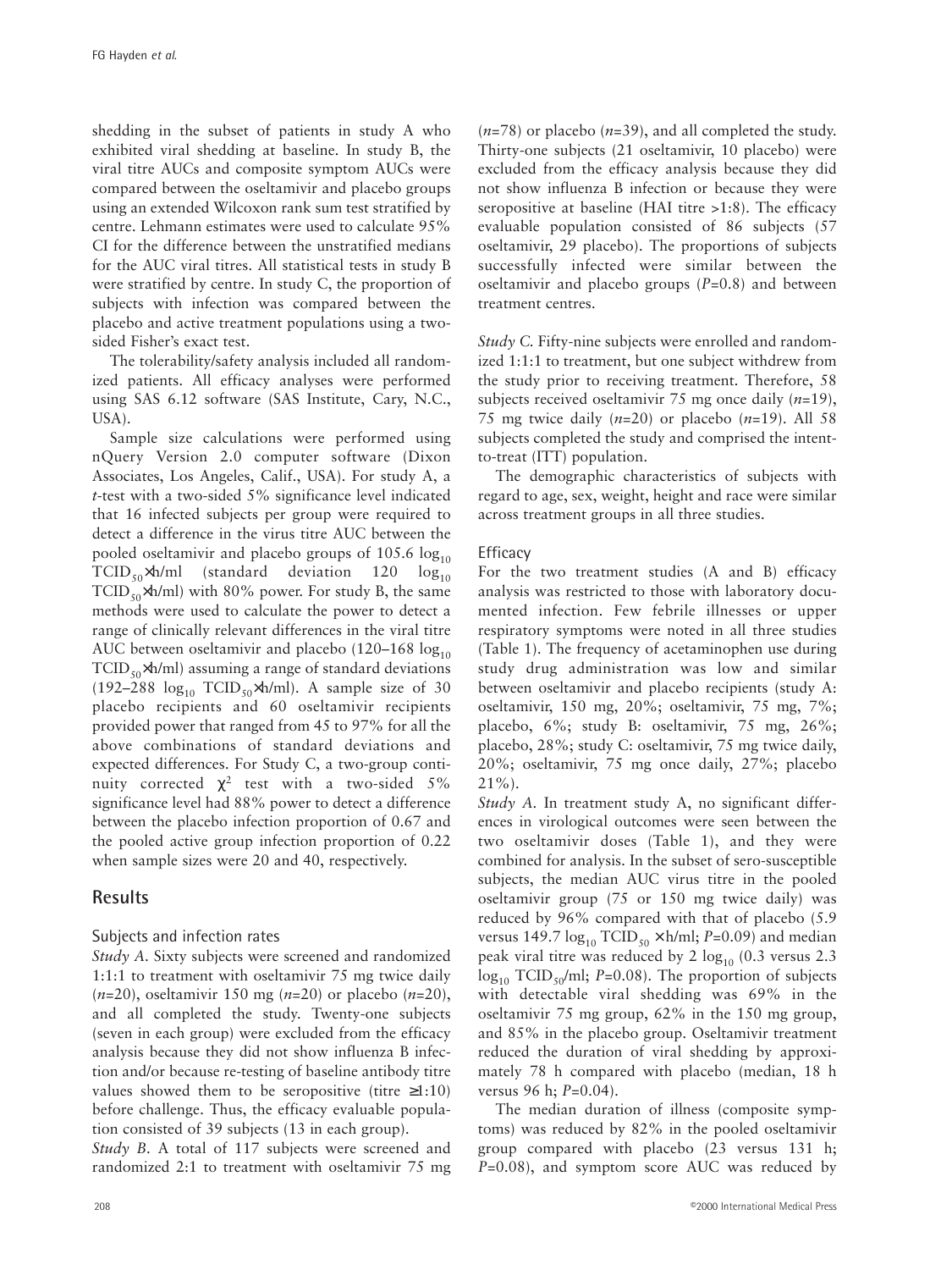|                     |                    |              |                    |            |                                              |                                          |                    |                  | Median viral                          |                                   |
|---------------------|--------------------|--------------|--------------------|------------|----------------------------------------------|------------------------------------------|--------------------|------------------|---------------------------------------|-----------------------------------|
|                     |                    |              |                    |            |                                              |                                          | Comp. symptom      | Median cum.      | titre AUC                             | Median peak                       |
|                     | No. $\geq 4$ -fold |              |                    | $GM$ -fold |                                              |                                          | score AUC          | nasal mucus      | (log <sub>10</sub> TCID <sub>50</sub> | viral titre                       |
|                     | serological        | No. infected | No. shedding       | change in  | No. URI                                      | No. fever                                | $(score \times h)$ | weight (g)       | $\times h/m$ ]                        | $log_{10}$ TCID <sub>50</sub> /ml |
| Treatment group     | rise $(0/0)^*$     | (6)          | virus (%)          | HAI titre  | [%]                                          | (90)                                     | (IQ range)         | (IQ range)       | (IQ range)                            | (IQ range)                        |
| Study A treatment   |                    |              |                    |            |                                              |                                          |                    |                  |                                       |                                   |
| Oseltamivir         | 9/13               | 15/20        | 9/13               | 5.2        | 7/13                                         | 0/13                                     | 202.1              | $3.\overline{3}$ | 6.0                                   | 0.5                               |
| 75 mg bid           | $(69)$             | $(75)$       | $(69)$             |            | $(54)$                                       | $\odot$                                  | $(95.6 - 280.5)$   | $(0.7 - 7.0)$    | $(0.0 - 52.0)$                        | $(0.0 - 1.5)$                     |
| Oseltamivir         | 12/13              | 15/20        | 8/13               | 7.2        | 7/13                                         | 0/13                                     | 279.4              | 5.7              | 5.8                                   | 0.0                               |
| 150 mg bid          | (92)               | $(75)$       | $(62)$             |            | $(54)$                                       | $\widehat{\text{C}}$                     | $(150.0 - 371.6)$  | $(0.0 - 10.2)$   | $(0.0 - 85.2)$                        | $(0.0 - 2.8)$                     |
| Placebo             | 10/13              | 16/20        | 11/13              | 5.5        | 9/13                                         | 0/13                                     | 311.0              | 9.0              | 149.7                                 | 2.3                               |
|                     | $(77)$             | $[80]$       | $(85)$             |            | (69)                                         | $\widehat{\Xi}$                          | $(252.0 - 489.8)$  | $(1.7 - 26.0)$   | $(13.4 - 302.6)$                      | $(0.8 - 4.3)$                     |
| Study B treatment   |                    |              |                    |            |                                              |                                          |                    |                  |                                       |                                   |
| Oseltamivir         | 45/57              | 58/78        | 48/57              | 4.7        | 6/57                                         | 1/57                                     | 117.2              | 7.8              | 22.7                                  | $-1.5$                            |
| 75 mg bid           | (79)               | $(74)$       | $\left( 84\right)$ |            | $\Xi$                                        | $\boxed{2}$                              | $(65.5 - 194.9)$   | $(2.1 - 11.6)$   | $(8.9 - 58.9)$                        | $(0.8 - 2.3)$                     |
| Placebo             | 22/29              | 30/39        | 26/29              | 5.6        | 7/29                                         | 1/29                                     | 184.1              | 9.9              | 131.1                                 | $2.8\,$                           |
|                     | $(76)$             | $(77)$       | $[90]$             |            | (24)                                         | $\boxed{3}$                              | $(120.1 - 341.0)$  | $(4.7 - 25.3)$   | $(27.9 - 298.2)$                      | $(1.8 - 3.8)$                     |
| Study C prophylaxis |                    |              |                    |            |                                              |                                          |                    |                  |                                       |                                   |
| Oseltamivir         | 16/19              | 17/19        | 11/19              | 6.0        | 2/19                                         | 1/19                                     | 95.4               | 15.6             | 36.0                                  | 1.2                               |
| 75 mg once daily    | $^{(84)}$          | $(89)$       | $(58)$             |            | $\begin{array}{c} \boxed{11} \\ \end{array}$ | $\begin{array}{c} \boxed{5} \end{array}$ | $(36.0 - 185.0)$   | $(8.3 - 22.5)$   | $(0.0 - 173.2)$                       | $(0.0 - 2.8)$                     |
| Oseltamivir         | 13/20              | 16/20        | 11/20              | 4.1        | 0/20                                         | 0/20                                     | 90.0               | 10.0             | 10.0                                  | 0.8                               |
| 75 mg bid           | $(65)$             | $[80]$       | $(55)$             |            | $\odot$                                      | $\widehat{\Xi}$                          | $(30.0 - 167.6)$   | $(7.4 - 15.1)$   | $(0.0 - 63.4)$                        | $(0.0 - 1.9)$                     |
| Placebo             | 12/19              | 16/19        | 14/19              | 4.6        | 4/19                                         | 2/20                                     | 125.9              | 15.7             | 66.9                                  | 1.8                               |
|                     | $(63)$             | (84)         | (74)               |            | (21)                                         | (10)                                     | $(30.0 - 298.1)$   | $(11.1 - 23.9)$  | $(0.0 - 324.7)$                       | $(0.0 - 4.5)$                     |

Table 1. Summary of clinical and virological measures in adults experimentally infected with influenza B/Yamagata/16/88 and given oseltamivir or placebo for prevention or **Table 1.** Summary of clinical and virological measures in adults experimentally infected with influenza B/Yamagata/16/88 and given oseltamivir or placebo for prevention or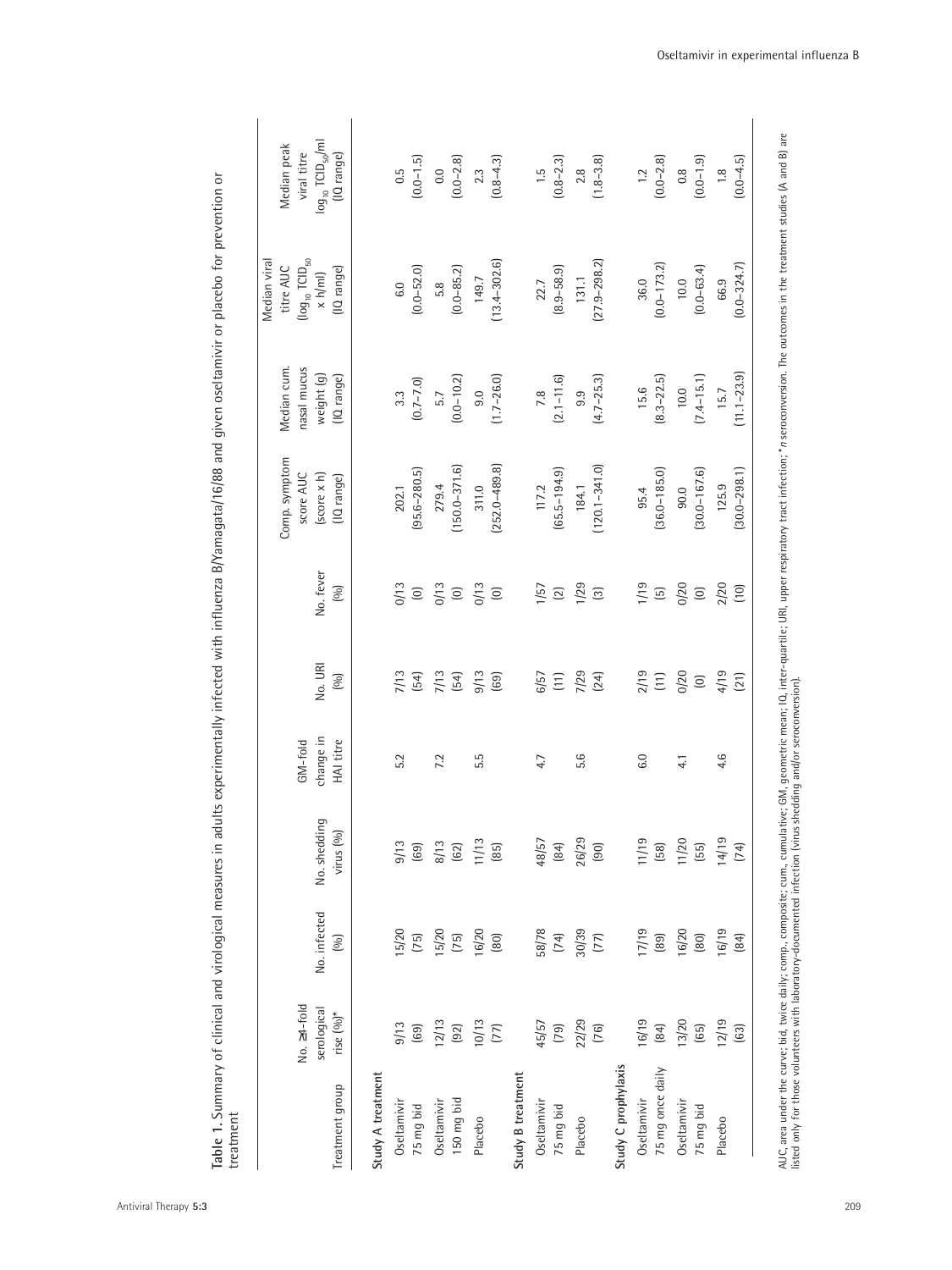**Figure 2.** Median virus titre versus time in influenza Binfected, sero-susceptible subjects treated with oseltamivir 75 mg or placebo twice daily in study B



16% (261 versus 311 score × h; *P*=0.05).

*Study B.* Treatment with oseltamivir (75 mg twice daily) reduced the median AUC virus titre by 83% compared with placebo (22.7 versus 131.1  $log_{10}$ TCID<sub>50</sub>  $\times$  h/ml; *P*=0.002) (Figure 2). Peak virus titres occurred approximately 2–3 days after virus inoculation for those in the placebo group (Figure 2). As the viral titre data immediately prior to drug administration was slightly imbalanced, the primary end-point was adjusted for baseline viral titre. This *post hoc* analysis still resulted in a significant effect for oseltamivir (*P*=0.02). The median peak virus titre was reduced by 1.3  $log_{10}$  TCID<sub>50</sub>/ml in the oseltamivir group compared with placebo (1.5 versus 2.8  $log_{10}$  $TCID_{50}/ml$ ) (Table 1). The median duration of viral shedding was reduced by approximately 72 h (75%) in the oseltamivir group compared with placebo (24 versus 96 h; *P*=0.0005) (Figure 3).

Oseltamivir reduced the median AUC for the composite symptom score by 36% compared with placebo (117 versus 184 score × h; *P*=0.07) (Table 1), and reduced the median AUC for total symptom score (226 versus 338 score  $\times$  h; *P*=0.07). The median time to alleviation of composite symptoms was brief in both oseltamivir (0.0 h) and placebo (11.5 h) groups. The proportions of infected persons developing upper respiratory tract infections were only 11 and 24% in oseltamivir and placebo, respectively (Table 1).

*Study C. In the prophylaxis study, no significant differ*ences in virological outcomes were seen between the oseltamivir once and twice daily groups, so they were combined for analysis. A similar number of subjects were infected with influenza B (detected either by culture or a ≥4-fold increase in HAI antibody) in both the pooled oseltamivir (85%) and placebo (84%) groups. When influenza infection was defined as **Figure 3.** Proportion of influenza B-infected, sero-susceptible subjects shedding virus versus time, after treatment with oseltamivir 75 mg or placebo twice daily in study B



positive viral culture only, the proportion of subjects shedding virus was 24% lower in the pooled oseltamivir group compared with placebo (56 versus 74%; *P*=0.3).

The median viral AUC titre was 85% lower (10.0 versus 66.9  $log_{10} TCID_{50} \times h/ml$ ; *P*=0.03), and median peak viral titre was reduced by  $1.0 \log_{10} (0.8 \text{ versus } 1.8$  $log_{10}$  TCID<sub>50</sub>/ml; *P*=0.04) in subjects receiving oseltamivir compared with placebo. The duration of viral shedding was 48 h (57% reduction) shorter in oseltamivir compared with placebo recipients (36 versus 84 h; *P*=0.03). The composite symptom score AUCs were low and did not differ between the oseltamivir (96 score  $\times$  h) and placebo (126 score  $\times$  h) groups.

#### Safety and tolerability

There were no serious adverse events during the studies and no premature withdrawals due to adverse events. Oseltamivir had no clinically significant effects on clinical laboratory parameters or vital signs in any of the three studies (data not shown).

Oseltamivir was generally well tolerated. Transient adverse events among active drug recipients in the treatment studies were primarily nausea of mild-tomoderate intensity (study A: oseltamivir 75 mg 5/20, 150 mg 8/20, placebo 1/20; study B: oseltamivir 75 mg 8/78, placebo 3/39) and less often vomiting (study A: oseltamivir 75 mg 2/20, 150 mg 1/20, placebo 0/20; study B: oseltamivir 75 mg 4/78, placebo 1/39).

Few of the adverse events that were considered related to study treatment were reported during study C (1/19 receiving oseltamivir once daily, 3/20 receiving oseltamivir twice daily, and 1/19 receiving placebo). Transient mild nausea was reported by 3/20 twice daily oseltamivir recipients. There were no treatment-related adverse events during the off-treatment follow-up period.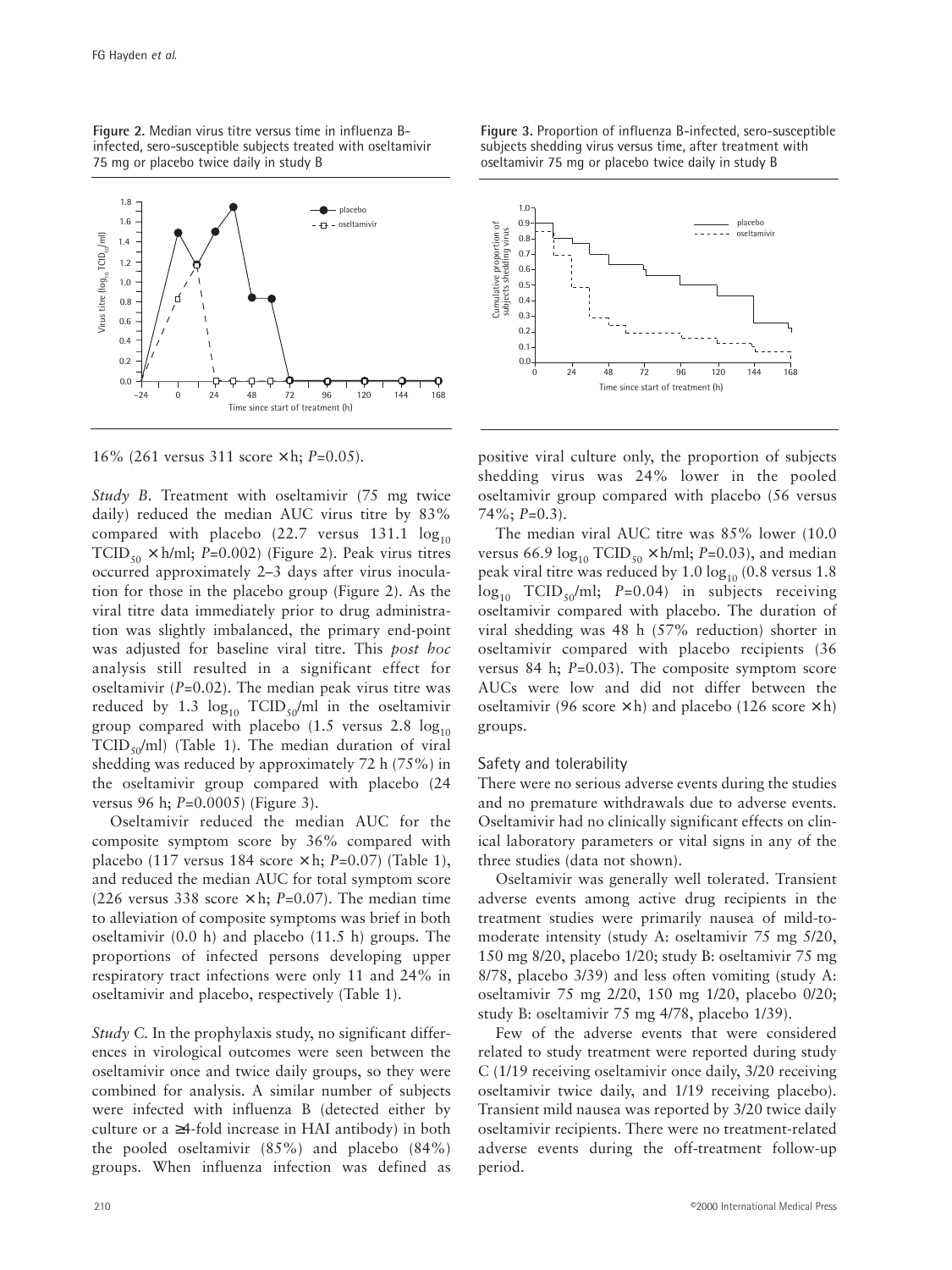Neuraminidase enzyme susceptibility of isolates

A total of 112 last-day isolates (71 oseltamivir, 41 placebo) from studies B and C were tested for sensitivity by neuraminidase inhibition assay to oseltamivir carboxylate. The challenge strain had a mean  $IC_{50}$ value of 65.2 nM (range, 40.9–93.6 nM) using this assay method. The sensitivities (mean and range) were very similar for isolates from both placebo and oseltamivir-treated groups and both were similar to the challenge virus. In study B the mean (range)  $IC_{50}$  values were 159 nM (range, 79–265 nM) for oseltamivir, 156 nM (range, 83–227 nM) for placebo. In study C the mean (range)  $IC_{50}$  values were 157 nM (range, 75–218) nM) for oseltamivir and 155 nM for placebo (range, 121–183 nM). Thus, none of the isolates showed reduced susceptibility resulting from exposure to oseltamivir carboxylate.

## **Discussion**

Although influenza B virus is less common than influenza A virus, it is nevertheless an important contributor to the morbidity and mortality of influenza disease [11]. Our findings indicate that oral oseltamivir has significant antiviral efficacy in experimental human influenza B infection. When used for early treatment, beginning 24 h after virus inoculation, oseltamivir diminished viral titres, the duration of shedding, and hence overall viral burden. Antiviral effects were observed with once or twice daily prophylactic administration. The primary dose level used in the studies (75 mg) is the one approved for twice daily dosing for treatment of influenza in adults.

The human experimental influenza A virus infection model has proved to be a valid model in which to assess the efficacy of antivirals [28]. Oseltamivir was effective for prevention and early treatment in challenge studies with influenza A, which used a similar protocol to the present studies [24]. Subsequently, the drug has also proved effective in treatment and prevention of natural influenza A infection [23,25,26]. The antiviral effects demonstrated here predict that oseltamivir would be expected to be effective in the treatment and prevention of natural influenza B infection in humans, although further studies on natural influenza B illness are needed.

The results of study A were confounded by the inadvertent recruitment of seropositive subjects, owing to the initial use of an insufficiently sensitive assay. Previous studies that have recruited patients with protective levels of influenza antibody have also been compromised by the effect of residual immunity to the virus [28,29]. Inclusion of these subjects reduced the statistical power of the study and is likely to have accounted for the lack of statistical significance for

most of the treatment effects. Nevertheless, in serosusceptible subjects, oseltamivir substantially reduced the virus titre AUC, the duration of viral shedding and peak viral titre, compared with placebo. Study B was a larger trial that focused on the 75 mg twice daily (marketed) dosage of oseltamivir. It confirmed that this oseltamivir dose significantly reduced multiple measures of viral replication.

Oseltamivir prophylaxis did not reduce infection rates determined by serology or qualitative virus recovery, but significantly reduced quantitative measures of viral replication (Table 1). A small study of intranasal zanamivir in experimental influenza B found no significant treatment effect on the proportion of subjects infected, although the number of subjects exhibiting virus shedding was reduced in zanamivir recipients [30]. In experimental human influenza, the relatively high inoculum of influenza B virus delivered directly to the nasal mucosa is not reflective of naturally acquired infection due to aerosol transmission of lower viral inocula. The antiviral results demonstrated in this study suggest a sufficient drug level would be achieved to reduce viral replication following a lower natural virus exposure. Similar prophylactic doses to those used in this study have already demonstrated significant prophylactic efficacy against naturally acquired influenza A [25], and a field study during the 1998–1999 winter demonstrated the protective efficacy of oseltamivir in the prevention of naturally acquired influenza illness in close contacts of a primary cases of both influenza A and B infection [Data on file, F Hoffmann-La Roche].

It is difficult to assess the effect of antivirals on the severity of influenza illness in human challenge studies because symptoms are typically milder in experimental influenza than in natural infection [24]. In particular, coughing and fever are very uncommon with this challenge pool of B/Yamagata virus, and coryzal illness is moderate. Nevertheless, both treatment studies showed that oseltamivir substantially reduced the symptom score AUC and the duration of clinical illness compared with placebo. These findings concur with the results of challenge studies on oseltamivir with influenza A [24].

Experience of drug-resistant variants is an important concern in influenza. At the end of the treatment period, virus isolates from studies B and C were assayed for reduced neuraminidase sensitivity to oseltamivir carboxylate. None of the isolates from oseltamivir recipients were found to have a reduced susceptibility compared with isolates from placebo recipients. Such results confirm data from clinical studies on oseltamivir, in which only 1.5% of influenza variants developed reduced neuraminidase sensitivity when oseltamivir was used for treating influenza in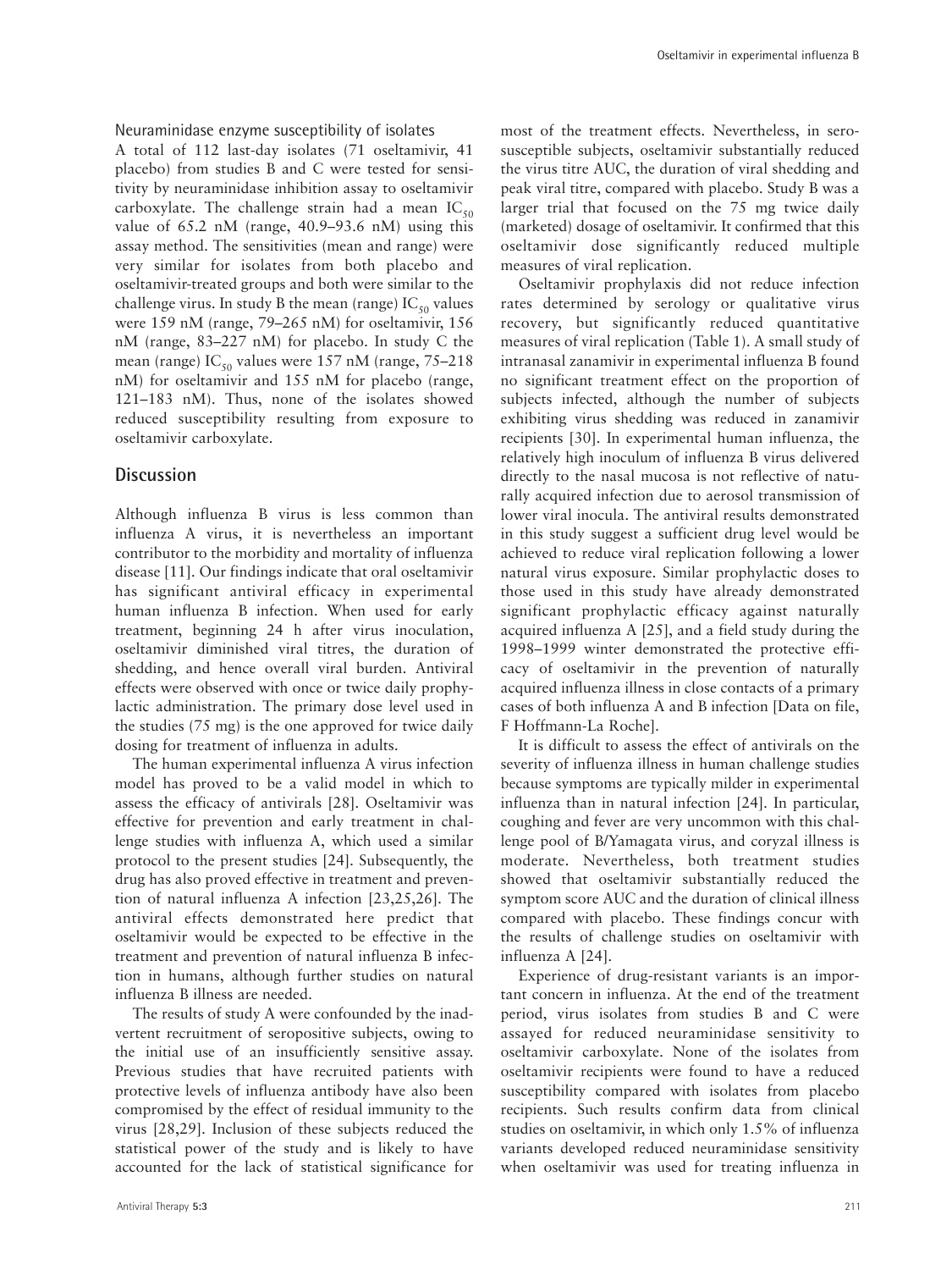immunocompetent adults [26]. In addition, serial passage of influenza A virus in the presence of the oseltamivir carboxylate *in vitro* produced variants with reduced susceptibility to the drug [31], but this approach has not yet succeeded in selecting resistant influenza B viruses. Importantly, viruses from both *in vitro* and clinical studies were considerably less infectious than the wild-type in animal models [31–33]. These observations indicate that emergence of clinically relevant oseltamivir carboxylate-resistant influenza B viruses is likely to be very uncommon during clinical use of oseltamivir.

Oseltamivir has highly selective effects on influenza neuraminidases [21]. In common with previous trials in healthy subjects [24] and in patients [23,25,26], the present studies showed oseltamivir to be well tolerated. Mild-to-moderate, transient gastrointestinal adverse events were observed in some oseltamivir recipients. However, very few gastrointestinal effects were seen in study C (in which oseltamivir was administered after food rather than after fasting), confirming previous findings that these effects may be minimized or even abolished by taking oseltamivir with food [24]. Importantly, no patients discontinued treatment during these studies because of adverse events. Oseltamivir administration did not significantly affect the distribution of convalescent serum HAI titres compared with placebo in any of the studies, suggesting that it does not impair the ability of the host to mount an immune response to the influenza virus.

In conclusion, oseltamivir significantly reduces viral replication when used for early treatment or prophylaxis of subjects experimentally infected with influenza B virus.

## **Acknowledgements**

These studies were funded by grants from F Hoffmann-La Roche.

We would like to thank the following: volunteers for their participation in this study; Monica Lobo, MD, Gloria Hipskind, RN, and staff of University of Virginia Respiratory Disease Study Unit for their invaluable contributions to the study; Judy Belli, RN, Vicki Smith, RN, and the staff of the Gamble Program for Clinical Studies, Children's Hospital Medical Center, Cincinnati, Ohio; Gilead Sciences, Foster City, Calif., USA for performing the influenza neuraminidase inhibition assays.

# **References**

- 1. Barker WH & Mullooly JP. Impact of epidemic type A influenza in a defined adult population. *American Journal of Epidemiology* 1980; **112:**798–813.
- 2. Nakajima S, Nishikawa F, Nakamura K, Nakao H &

Nakajima K. Reinfection with influenza B virus in children: analysis of the reinfection influenza B viruses. *Epidemiology and Infection* 1994; **113:**103–112.

- 3. Nolan TF Jr, Goodman RA, Hinman AR, Noble GR, Kendal AP & Thacker SB. Morbidity and mortality associated with influenza B in the United States, 1979–1980. A report from the Center for Disease Control. *Journal of Infectious Diseases* 1980; **142:**360–362.
- 4. Perez Brena P, de Miguel C, Ordobas M, Oria A, Ayuso R, Caldas R, Ibarrola B, Palomo ML & Angel Villaneuva MA. Surveillance system for the study of the circulation of influenza in Madrid (Spain) from 1986–1991. *Medicina Clinica (Barcelona)* 1994; **102:**401–406.
- 5. Centers for Disease Control and Prevention. Prevention and control of influenza: recommendations of the Advisory Committee on Immunization Practices (ACIP). *Morbidity and Mortality Weekly Report* 1999; **48:**1–28.
- 6. Libow LS, Neufeld RR, Olson E, Breuer B & Starer P. Sequential outbreak of influenza A and B in a nursing home: efficacy of vaccine and amantadine. *Journal of the American Geriatrics Society* 1996; **44:**1153–1157.
- 7. Sugaya N, Kusumoto N, Suzuki Y, Nerome R & Nerome K. Large sequential outbreaks caused by influenza A (H3N2) and B viruses in an institution for the mentally handicapped. *Journal of Medical Virology* 1996; **50:**120–125.
- 8. Clark PS, Feltz ET, List-Young B, Ritter DG & Noble GR. An influenza B epidemic within a remote Alaska community. Serologic, epidemiologic, and clinical observations. *Journal of the American Medical Association* 1970; **214:**507–512.
- 9. Hall WN, Goodman RA, Noble GR, Kendal AP & Steece RS. An outbreak of influenza B in an elderly population. *Journal of Infectious Diseases* 1981; **144:**297–302.
- 10. Johnston F, Krause V, Miller N & Barclay L. An outbreak of influenza B among workers on an oil rig. *Communicable Diseases Intelligence* 1997; **21:**106.
- 11. Nicholson KG. Human Influenza. In *Textbook of Influenza*. Edited by KG Nicholson, RG Webster & AJ Hay. 1998; pp. 219–264. Oxford: Blackwell Science.
- 12. Mendel DB & Roberts NA. *In vitro* and *in vivo* efficacy of influenza neuraminidase inhibitors. *Current Opinion in Infectious Diseases* 1998; **11:**727–732.
- 13. Colman PM, Varghese JN & Laver WG. Structure of the catalytic and antigenic sites in influenza virus neuraminidase. *Nature* 1983; **303:**41–44.
- 14. Colman PM. Influenza virus neuraminidase: structure, antibodies and inhibitors. *Protein Science* 1994; **3:**1687–1696.
- 15. Buchman CA, Doyle WJ, Skoner DP, Post JC, Alper CM, Seroky JT, Anderson K, Preston RA, Hayden FG, Fireman P & Ehrlich GD. Influenza A virus-induced acute otitis media. *Journal of Infectious Diseases* 1995; **172:**1348–1351.
- 16. Partin JC, Partin JS, Schubert WK, Jacobs R & Saafeld K. Isolation of influenza virus from liver and muscle biopsy specimens from a surviving case of Reye's syndrome. *Lancet* 1976; **2:**599–602.
- 17. Ray CG, Icengole TB, Minnich LL, Copeland JG & Grogan TM. The use of intravenous ribavirin to treat influenza virus-associated acute myocarditis. *Journal of Infectious Diseases* 1989; **159:**829–836.
- 18. Xu H, Yasui O, Tsuruoka H, Kuroda K, Hayashi K, Yamada A, Ishizaki T, Yamada Y, Watanabe T & Hosaka Y. Isolation of type B influenza virus from the blood of children. *Clinical Infectious Diseases* 1998; **27:**654–655.
- 19. Kim CU, Lew W, Williams MA, Liu H, Zhang L, Swaminathan S, Bischofberger N, Chen MS, Mendel DB, Tai CY, Laver WG & Stevens RC. Influenza neuraminidase inhibitors possessing a novel hydrophobic interaction in the enzyme active site: design, synthesis, and structural analysis of carbocyclic sialic acid analogues with potent anti-influenza activity. *Journal of the American Chemical Society* 1997; **119:**681–690.
- 20. Hayden FG & Rollins BS. *In vitro* activity of the